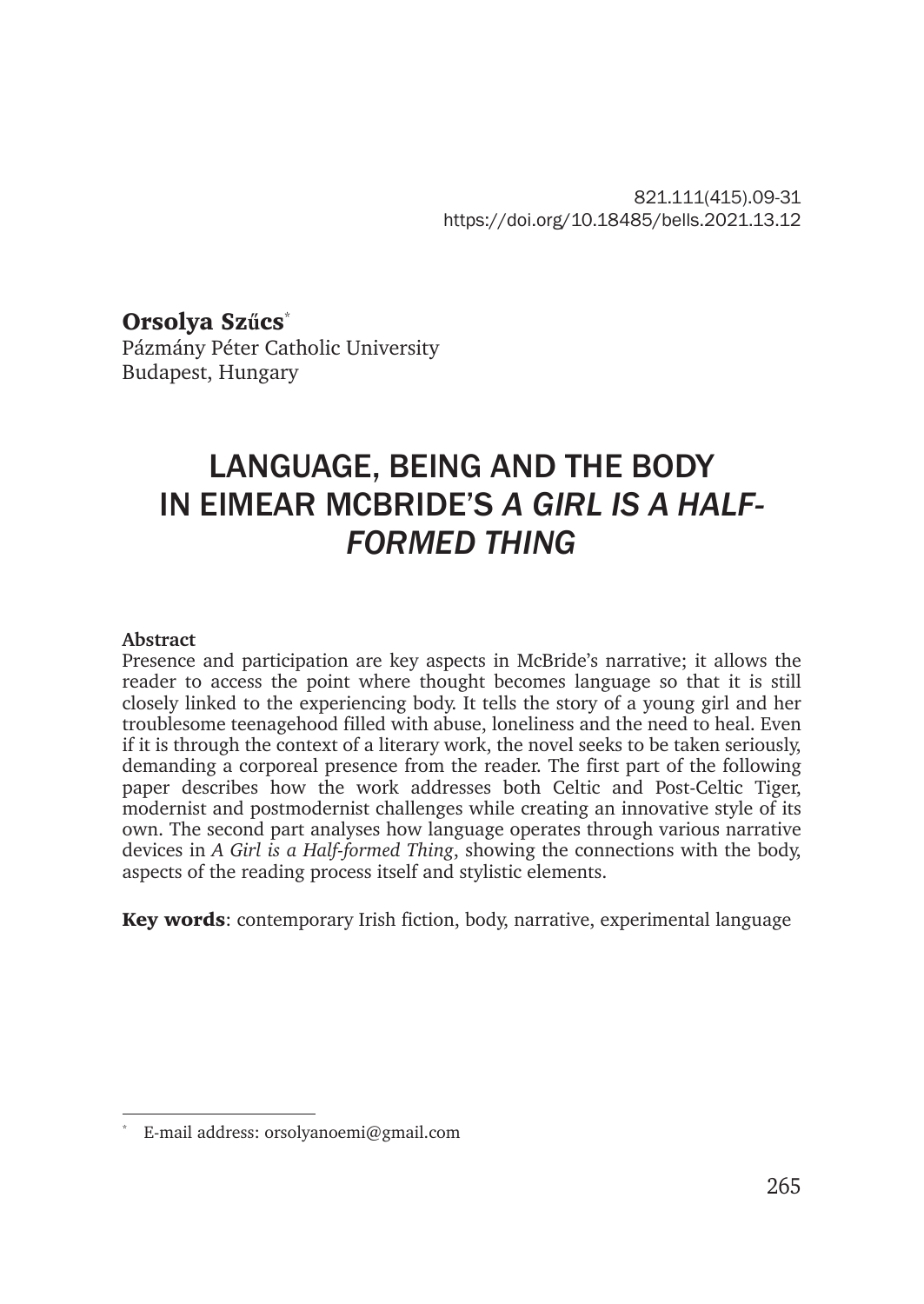### 1. Introduction

Concurrently as Ireland slowly moved away from the economic boom years of the Celtic Tiger era<sup>1</sup>, so did its writers from a definable, dominant literary style or trend. The only valid term that can be used to capture contemporary post-Celtic Tiger Irish fiction is innovative. Experimentation and innovation are the main approaches taken by today's novelists. They challenge but also paradoxically re-invent old modes of writing stretching genre conventions. The diversity of narrative voices and structures reflect the dynamic state of Irish life and Irishness itself. Critic Claire Bracken observes that "what we see in the post-boom period is a paradox of explosive literary activity" (2017: 2). Contemporary Irish fiction is in an age of prosperity, women's fiction, in particular, is in a phase of vitality.

Eimear McBride is a contemporary Irish writer whose works reflect this surplus capacity of innovation, challenging traditional literary traditions. Her style can be described as experimental prose, operating a language that plays with both modernist and postmodern techniques. She has published three novels so far and won several prizes, including the Baileys Women's Prize for Fiction in 2014. She is definitely amongst the representative voices of today's literary smorgasbord. However, it is important to highlight that her first novel, entitled *A Girl is a Half-formed Thing* (2013) went through a challenging publication process. McBride wrote the novel in 2007 and after nine years of publishers' rejections, it was finally presented to the public in 2013. Her struggle to get the work published points to several important aspects of the Irish cultural scene. During the economically prosperous years of Celtic-Tiger Ireland, consumerist policies created an atmosphere of what Bracken described as "hyper-masculinity" (2017: 1). Concurrently with the economic strength, writers and especially women writers found it hard to make their voice heard under the oppression of materialist consumerism policies. Novelist Anne Enright (Jordan 2015) described this period in an interview as a struggle: "during the Tiger times, there was a sense of 'get with the programme, you're off message'". McBride's novel was similarly 'off-message' with her peculiar, experimental language. The economic factor of investment potential also delimited publishing. Although the notion of censorship is not a working criterion anymore in Irish culture, its

<sup>1</sup> Celtic-Tiger is a term used to describe the Republic of Ireland's economically prosperous years from the mid-1990s to the late 2000s. A great financial collapse followed it in 2008, the Post-Celtic Tiger era refers to the period after the late 2000s.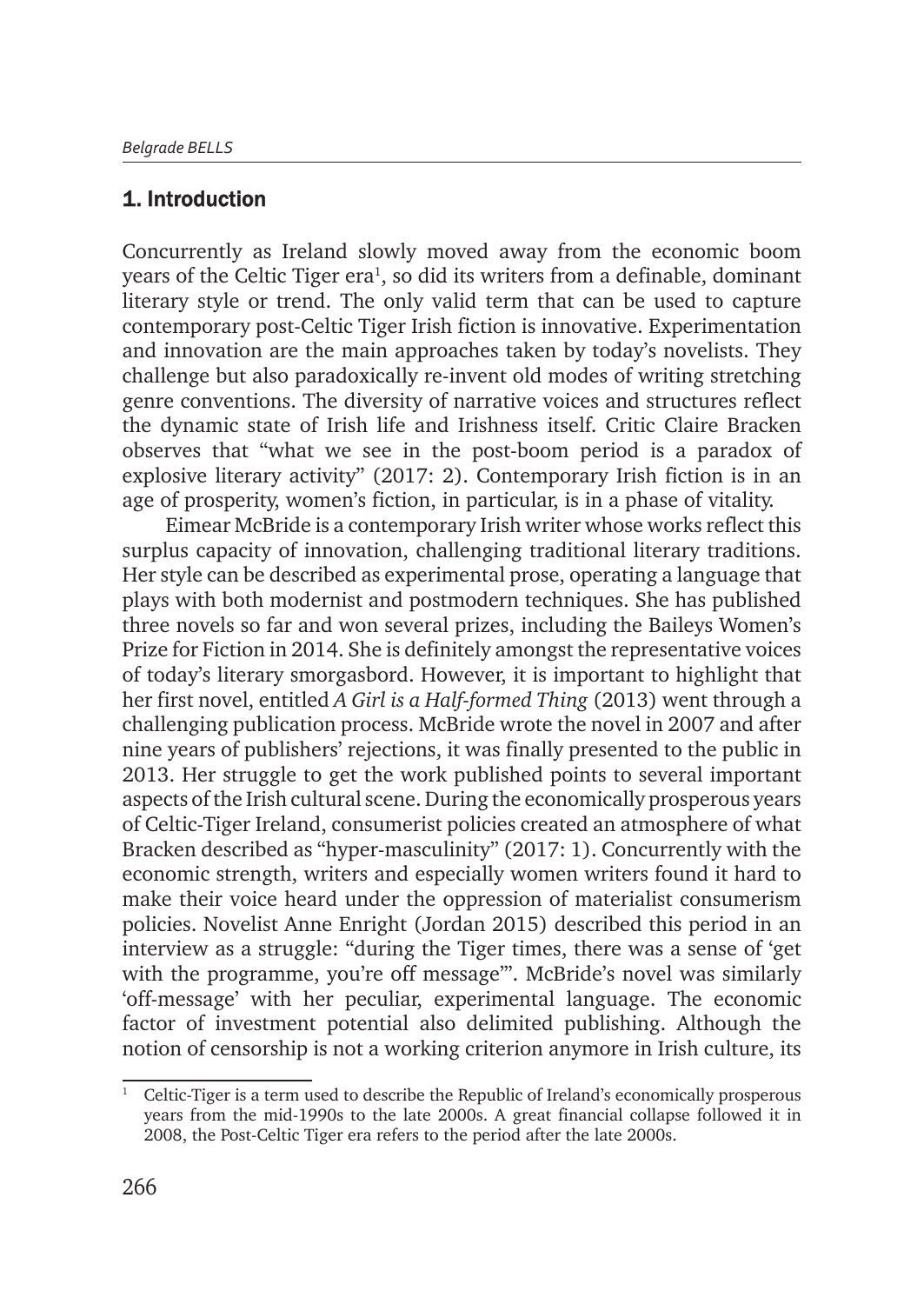capitalist counterpart has similarly controlling effects. Publishing houses can decide -often on personal matters- what they consider as 'sellable' material and by doing so they also have a certain power over what is being read. According to McBride, her work was rejected because "it did not fit into any niche" (Kellaway 2016). In the end the Galley Beggar Press, an independent Norwich firm published the novel in 2013.

The following paper analyses the specific narrative style of this novel, focusing on how it operates language on a challenging, new experimental level.

## 2. Modernist challenges

The plot of the novel is rather simple; it follows the deeds and thoughts of a girl from her childhood throughout her adolescence, stopping at the important events that shaped her as a human being. Her name is not revealed, none of the places or characters' names are, but they all inhabit an unmistakably Irish environment that is yet blurred in its historical specificity. The protagonist is a product of a broken family unit: her father abandoned the family before her birth. She grows up having an emotionally distant mother and a mentally and physically ill older brother for whom she feels responsible. She is also portrayed as a product of the religious and hypocrisy filled Irish rural environment from which she continuously struggles to escape: "we're living in a country cold and wet with slugs going across the carpet every night. Now when you are seven eight. Me five. This house, green growing up the outside." (McBride 2014: 9). The narrative carefully follows the troubles and traumas of this girl who is being bullied at school, who feels abandoned while trying to keep her brother safe and who is sexually molested and raped by her uncle. The perspective itself is monolithic, the whole story is told through her eyes of the firstperson narrator. The narrative is divided into five chapters that refer to the different stages of the protagonist's life: Lambs, A Girl is a Half-formed Thing, Land Under the Wave, Extreme Unction and The Stolen Child. The timeline is constructed in a peculiar retrospection, the logic dictates that it is obviously built upon the re-evaluation of memories, but at the same time it is suspended through the lack of past verb forms in an eternal present. By choosing to suspend the narrative on this mythic level of continuous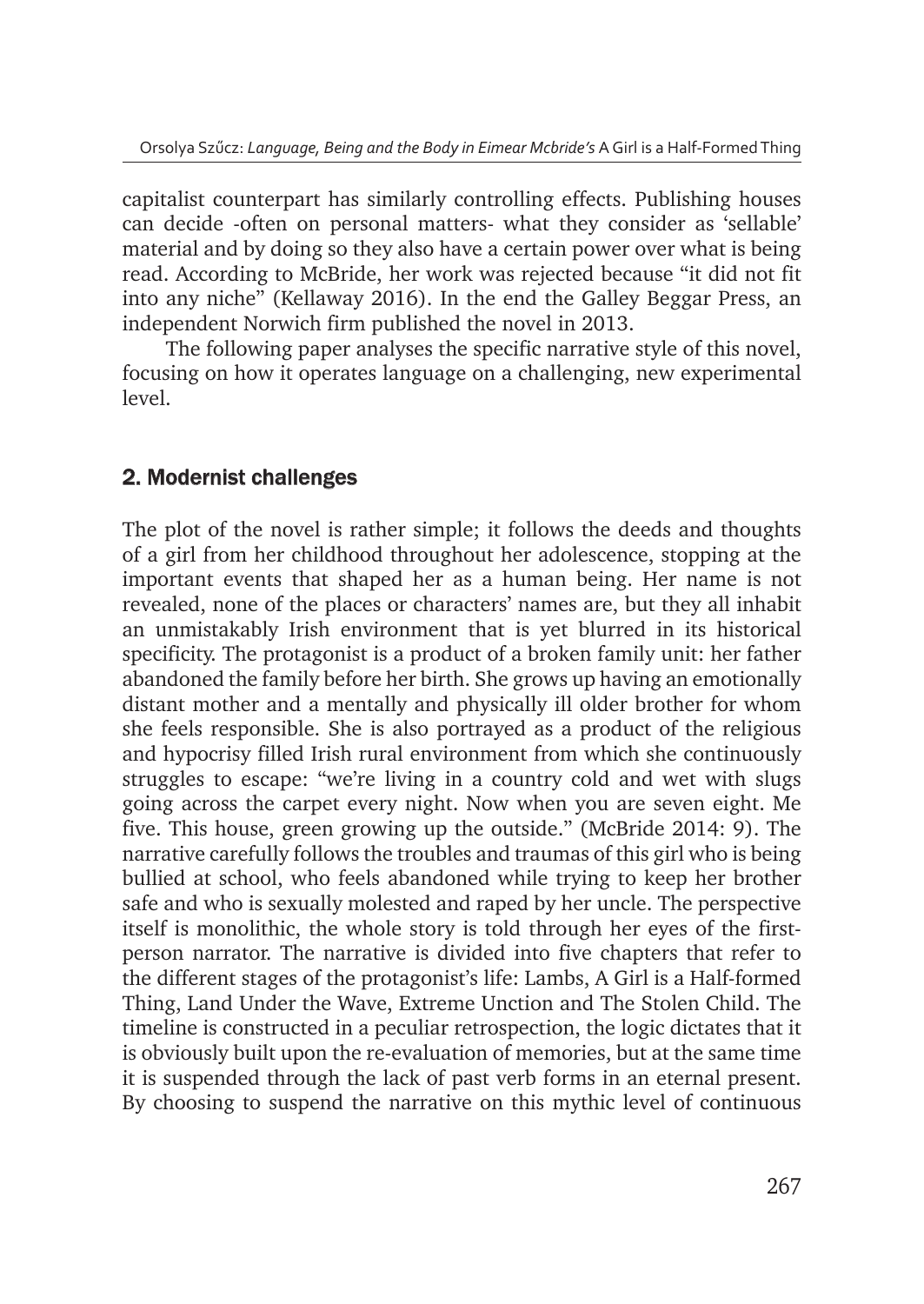presence, the novel allows entrance into the character's embodied life that is redundantly 'performed' in a suspended time of experience.

In an interview McBride stated that her main ambition when constructing the language of her novel was to show how a person is feeling or reacting, what they're feeling about the feeling (...) what other thoughts are going through their heads and their gut reactions and physical sensations (Cochrane 2014).

There is no direct speech type communication in the novel, it operates in a flow, and everything follows the non-coherent workings of memory. The dialogues are constructed reflexively: rather than following an utterance, they follow the visceral reactions that the spoken and heard words produce. McBride creates a genuinely experimental prose that, as Gorra (2016) argues: "attempts to get under the readers' skin of thought, indeed to find the point at which thought and physical sensation prove inseparable." In the main character's psychological quest there is a gloomy and implicit depiction of a future that reiterates generational faults and sins. The plot ends in an ambiguous tone, implying that the Girl possibly commits suicide. This can be seen both an escapist move, suggesting that the physical world cannot provide a safe, sheltered existence, but at the same time, it is also a protest for change: "The coldest water. Deepest mirror of the past and in it I am. (…) and we are very clean here like when we wash our hands." (McBride 2014: 202).

The Girl<sup>2</sup> refers nostalgically to a past that was "clean", yet it was full of trauma, loneliness, and betrayal. She self-deceivingly wishes for the past to be changed, thereby suggesting that one can only achieve a livable present and presence by changing the past itself because there is no future redemption. There is no possibility of a religious salvation in a context where some of the traumas spring from the unrecognized falsity of that very system. The Girl learns at an early age that "there is no Christ here" (McBride 2014: 58) and that the female body is something that presents a threat to the religious society, something that is meant to be hidden and is often abused. The only possible hope towards change is the re-evaluation of the past, starting on an individual level: "What if. I could. I could make. A whole other world a whole civilization in this city that is not home (…) no one cares. And no one's falling into hell." (McBride 2014: 88). The lonesome quest for a meaningful existence creates a strong feeling

<sup>2</sup> Due to the anonymity of the protagonist, the capitalized 'Girl' is used in this essay to denote the main character.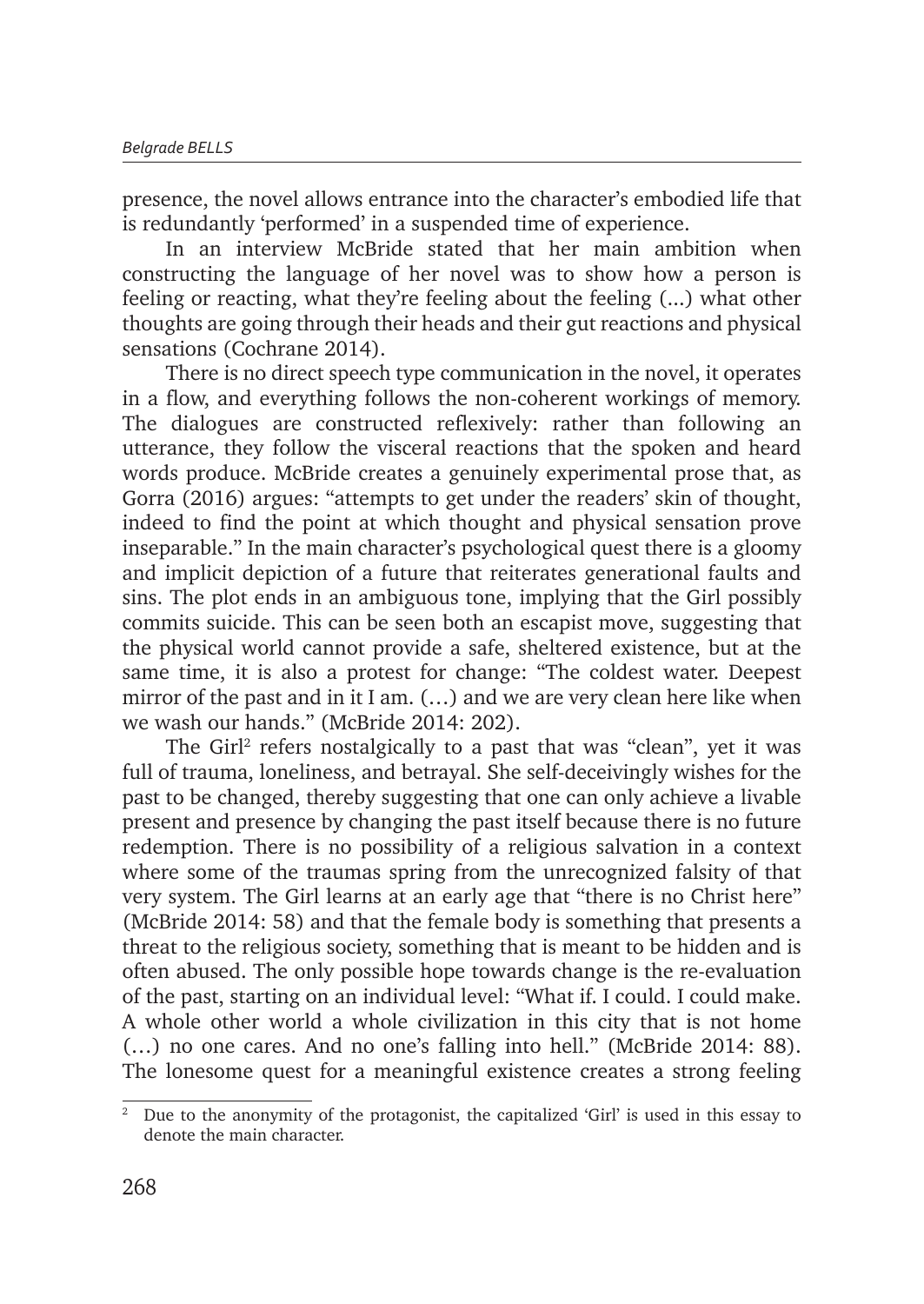of isolation. The Girl can never be sure that her pain is acknowledged. Language often acts as a barrier, as an impervious tool for uttering what is going on inside the body.

This distrust of the past and the need for a future that is both hopeful and dangerous can be seen as a modernist preoccupation. Anne Fogarty termed the novel one of those narratives that shows "that the modernist project is not complete; its quest 'to make it new' lives on in a present-day Ireland marked by its formidable commitment to nostalgia, to memory, to commemoration" (2016: 4). There have been several debates around the validity and time-span of modernism. Certain critics suggest that modernism did not end in the mid-twentieth century but that its practices and forms continued. Susan Friedman points out that modernism is not a fixed temporary phenomenon but a "multiple, polycentric and recurrent" (2006: 425) one. The core of it being rooted in the quest to value the present while seeking to find new modes of expression that can make that meaningful. Modernism, in this sense, can be re-assessed through contemporary writers' challenging new forms and practices. McBride's novel carries elements of this recurrent modernism. It attempts to stretch the language and dismantle syntax while giving direct access to the character's consciousness and visceral experiences. It fixates the plot into a recurring present, which is valued as the only possible path, but continuously shows how memories and effects of the past permeate every moment of the character's life. The narrative experiments with language and its power but it doesn't lose faith in it. At the same time, the novel's techniques make use of postmodern perspectives too. There is a constant questioning of 'being' as a fixed construction. The value and substance of language is a significant concern of the plot, and the reader is viewed as an active participant and possessor of the fictional world. It is a style that transcends and also fulfills modernism, being termed by some reviewers as "astoundingly innovative" (Cahill 2017: 159).

#### 3. Presence, language, and the body

Presence and participation are key aspects of McBride's narrative. At certain moments in the plot the language functions as the direct expression of the physical reactions, as if it would be generated by the visceral. Sounds and tactile experiences that apply to the senses feature strongly in the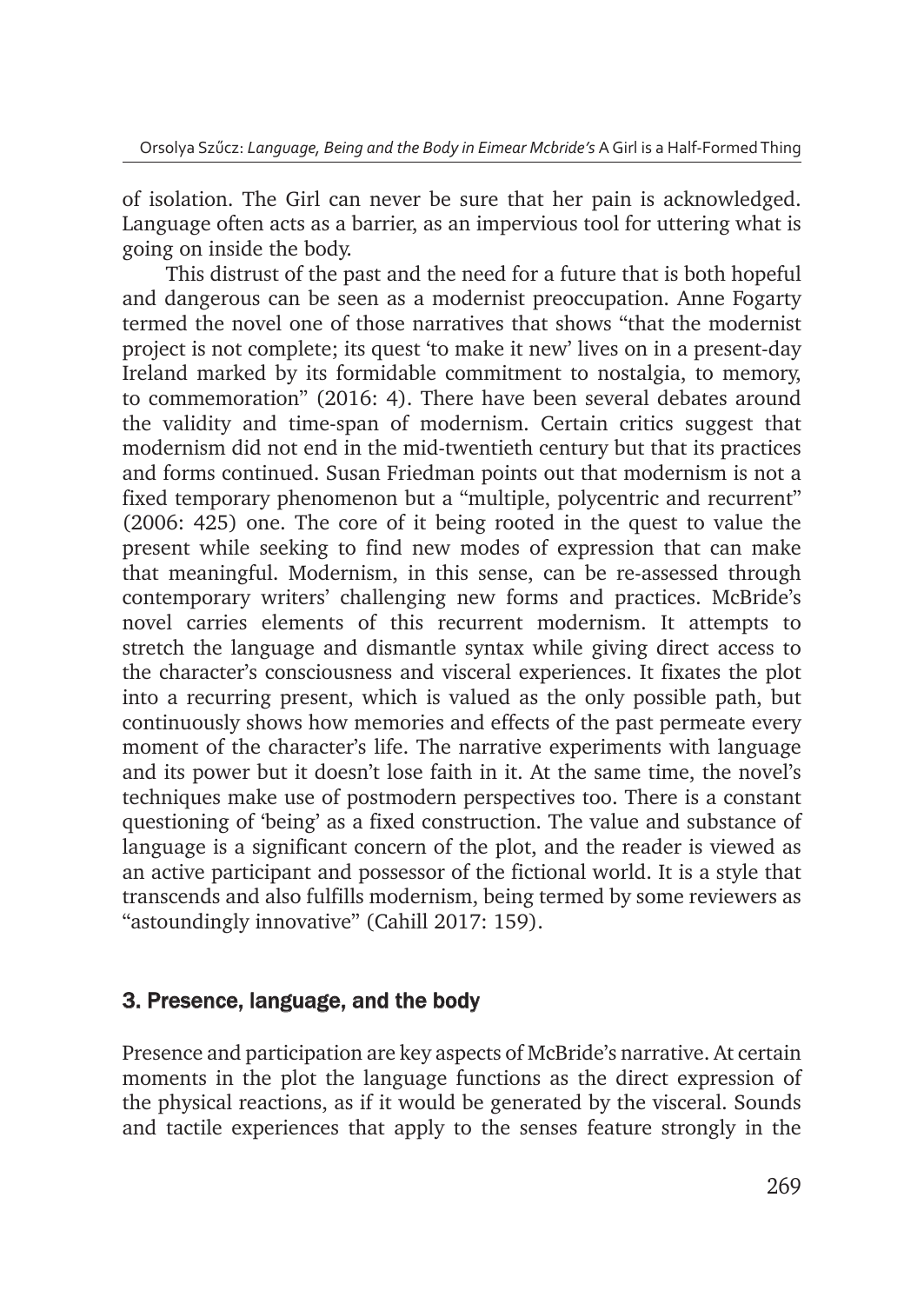plot. The novel seeks to be read both with the mind and the body: "Lungs heave up blood they would if I. (…) Eyes burn with thud through arteries and eyeball veins." (McBride 2014: 19). Contemporary neuroscientist Michael S. Gazzaniga highlights that our emotions and the physical reactions in our body precede conscious thought, "feelings happen before we are consciously aware of them  $-$  and most of them are the results of nonconscious processes" (2016: 78). McBride's novel can be interpreted as an experiment to go back to this pre-thought state and capture the gut reactions. At the same time even when language delimits the expression of pain, the body always keeps the score. When the physical sensations are the strongest, the words of the Girl dismantle into a semi-conscious mumbling of sounds:

Hurts m. Jesus skreamtheway he. Doos the fuck the fuckink slatch in me. Scream. Kracks. Done fuk me open he dine done on me. Done done Til he hye happy fucky shoves upo comes ui. Kom shitting ut h mith fking kmg I'm fking cmin up you. Retch I. Retch I. (McBride 2014: 149)

The text does not use grammatical order, nor does it apply syntactic relief from statement or question, yet, it is still comprehensible. Anne Enright (2013) suggests that this prose is an experiment of a "pre-verbal state" and as such, it is not only a story of the Girl, but a philosophical linguistic experiment.

The characters are not given a name so that the primary signifier that could denote fixation and identity is ripped out of the plot. According to contemporary philosopher, Jean Luc-Nancy words are comprehensible through the body and are essentially linked to what the body experiences (2008: 15-16). At the same time, as he sustains, body as materiality is a complex "open space" and not a "filled space," it is a "place of existence" that is not settled but is in a constant flow (Nancy 2008: 15). If bodies are "places of existence" (Nancy 2008: 15) then they also are spaces of interchange, where "events of the body: rejoicing, suffering, thinking, dying, sexing, laughing, sneezing, trembling, weeping, forgetting" (Nancy 2008: 17) unfold. There are no actual bodies in the literary text, but it can be suggested that this body-space can be opened up and occupied through the process of reading. As Nancy describes, "writing is thinking addressed, thinking sent to the body  $(...)$  the writing 'I' is being from bodies to bodies" (2008: 19). Literary works can have the power to carry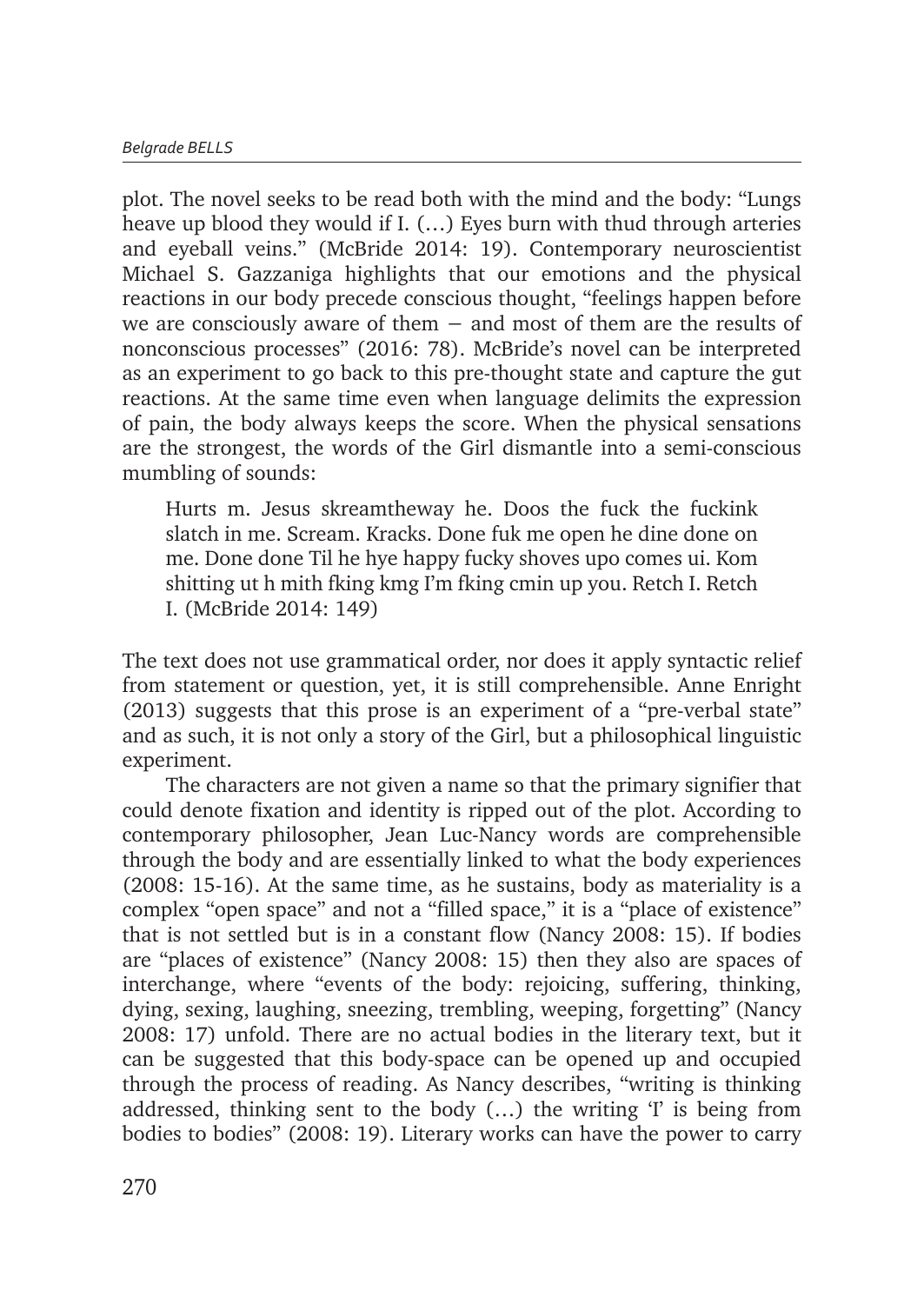their readers into this act of possessing a 'body-space' by allowing entry into characters' experiences, so that through reading our "emotional and cognitive repertoire expands" (Mahon 2017: 103).

The Girl goes through the laborious denouncement and repossession of her body and identity. After being raped by her uncle, the sense of ownership over her body and her sense of self are flummoxed. As a mantra and 'healing' process, she paradoxically starts to hurt her body and gets involved in various sexual encounters as if to regain control over her embodied life. It is a quest of repossessing that can be best described with Nancy's words as the "constant, silent assertion of lone presence" (2008: 154). By the act of reading the individual reader is also invited to step into this presence and possess it. The "for you" addressing at the beginning of the narrative is also an invitation for the reader to inhabit this fictional world that permeates body.

The performative aspect of both plot and narrative embedded into the experimental language, create a genuinely new type of *Bildungs* genre. Anne Enright (2013) termed it "an account of Irish girlhood," but it is more than that, it is also an authentic account of an individual embodied existence. "For you. You'll soon. You'll give her name. In the stitches of her skin she'll wear your say." (McBride 2014: 3). These are the introductory words of the novel. They carry an *in medias res* type of guidance into a complex fictional world, but they constitute a point of address and access as well. The narrative mechanism and the linguistic strata of the text are in a complex mingling. The plot is rather simple: it follows the unnamed Girl's deeds and experiences from her pre-birth state up to her adolescence. Chronologically it sustains linearity, but the perspective only allows glimpses into selected events meaningful to the main character. There are no past verb forms, thereby emphasizing the present moment's value, bringing the experience closer in a repeated framework of happening.

In the first part of the novel, the "I" as a locus of individuality is blended into a plural one. The Girl 'speaks' from the womb so that her existence is still physically linked to the mother's body. Her experiences are felt and created in a multidimensional location. The dialogues also blur the meaning of the pronouns, because they occur within the text's flow. However, the narrator signals the difference in the positions "she says, she saw"; as if also suggesting that even from the womb she already has a space of her own "I" that can comprehend and form thoughts: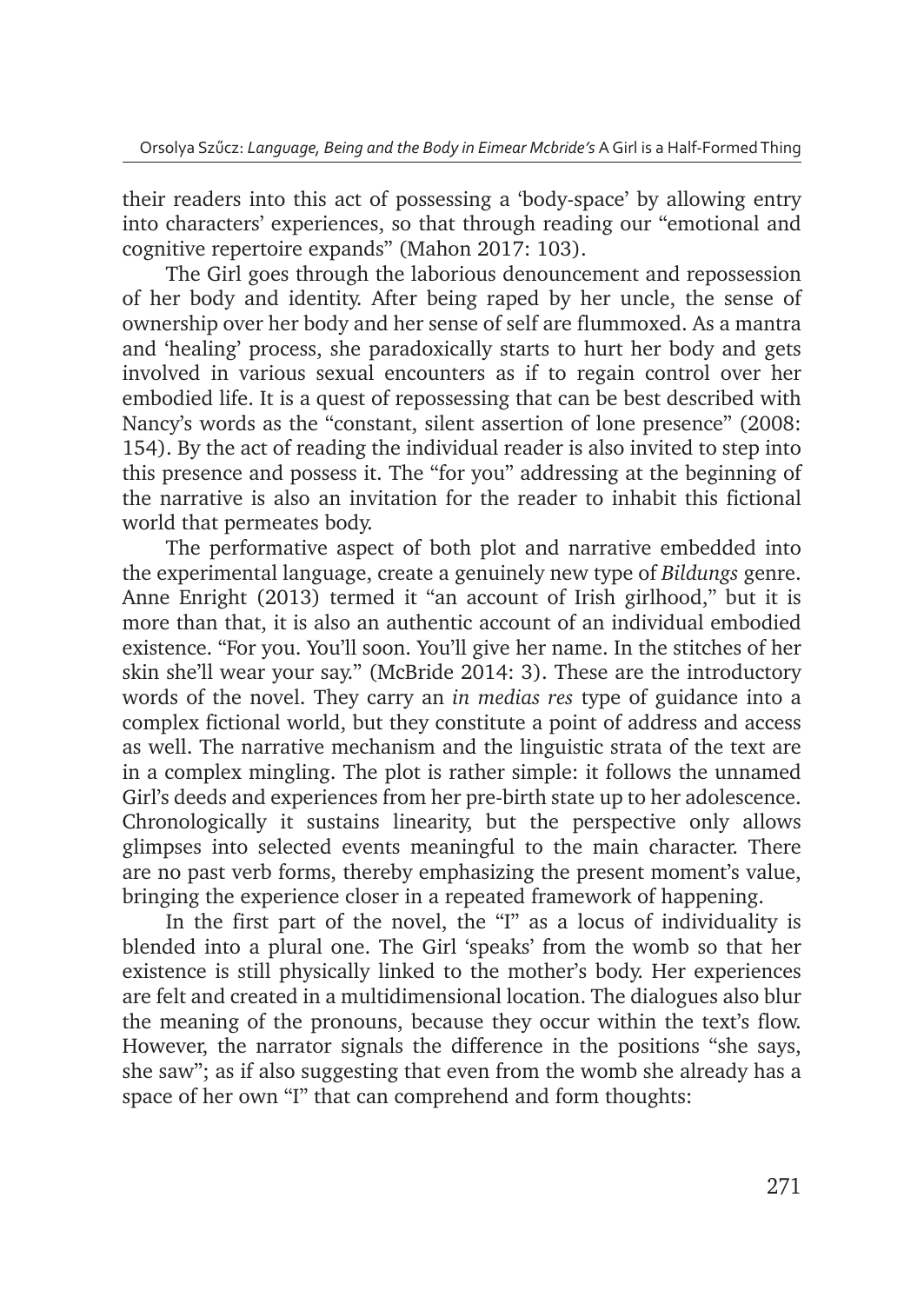In the stitches of her skin she'll wear your name. Mammy me? Yes you. Bounce the bed I'd say. I'd say that's what you did. Then lay you down. They cut you round. Wait and hour and a day. (…) I want, she says. I want to see my son. (…) I know. The thing wrong. It's a. It is called. (McBride 2014: 3)

The first "I" here is the Girl's pronoun, whereas all the others are the mother's. The Girl sees through the mother's eyes: she sees his brother falling from the stairs, being taken to hospital and getting diagnosed with the incurable disease. She also feels the worry and anxiety of the mother, who senses the seriousness of the situation. The mother's cognitive and physical state also affects her directly; there are verbal indices: "She praying in a coat until I am froze. Hard chapel-kneelers bare-kneeled real repents. She does. And our father was. Where? Somewhere there. I think. (…) Jesus in her blood that minute." (McBride 2014: 4).

The "I" here is that of the Girl's. On an experimental level it is really interesting how the Girl also feels the touch of his brother, who is a constant presence in her life from her pre-natal existence: "poke belly of baby that's kicking is me. Full in myself (…) And I loved swimming to your touch." (McBride 2014: 5). The brother is the bearer of the first and the last "you" of the novel. He is the one who is promised the right of name-giving at the beginning and he is the one with whom the Girl wishes to unite just moments before her death. His function is more than that of a sibling; some critics term him as "a lost twin and an alter-ego" (Fogarty 2015: 24). At an early age, he is diagnosed with cancer and suffers severe brain damage after his operations. He is a silent character in the narrative: his voice is never audible through the mediated language of the Girl, but it can be suggested that he is the primary addressee: "for you" (McBride 2014: 3). This recommendation or offering can also be interpreted as being the mother's. She talks to the older brother, preparing him for his sister's birth: "you'll give her name" (McBride 2014: 3). Thus the Girl's whole existence is "offered" to "you", to the brother, by the act of name giving. However, it can also be the Girl's voice, who directs her retrospection towards her beloved brother. The Girl is 'half-formed' because her other half is her brother, and with his death she loses all hope for 'full-formedness' and balance. The narrative ends soon after the brother's death with the Girl's suspected suicide, described by Fogarty as "an effort to re-unite with her brother who now has become a kind of succubus luring her to death"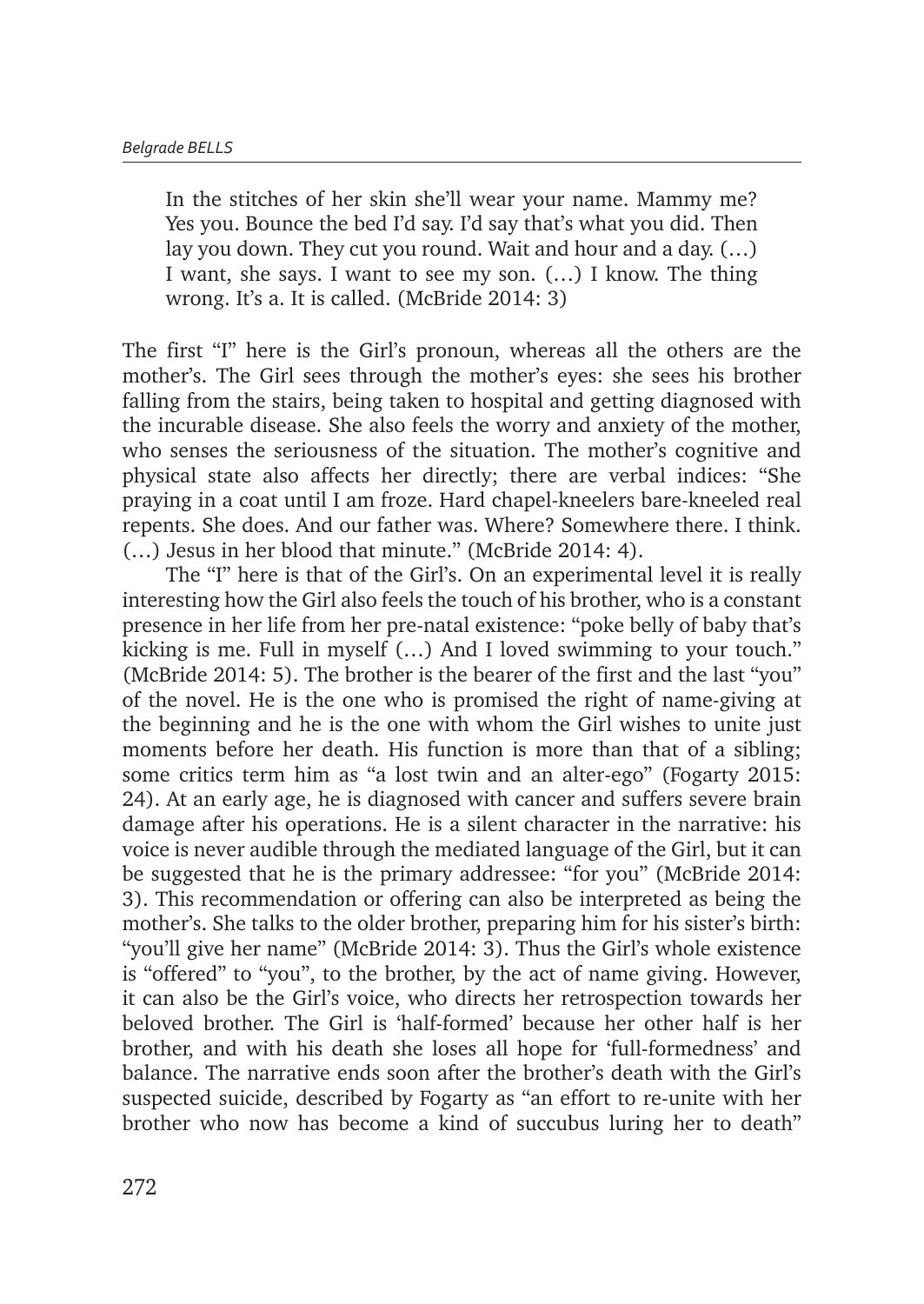(2015: 23). There is a desperate outburst just after the brother's death, when the Girl asks hopelessly: "who am I talking to? Who am I talking to now?" (McBride 2014: 189). On the textual meta-level, this moment is the ending of the main narrative itself, the narrator questions the viability of her utterance after the death of the main addressee. However, she does not stop communicating and even in her last goodbye, before she drowns herself, she clings onto the "listening brother":

And under water lungs grow. Flowing in. Like fire torch. Like air is. That choke of. Eyes and nose and throat. Where uncle did. No. Gone away. Where mother speak. Is deaf my ears. Hold tight to me. I. Will I say? For you to hear? (McBride 2014: 203)

The mother's "speech" here is not comprehended, it falls on "deaf" ears, but the brother is imagined as receptive, the one who will "hear". The narrative can also be interpreted as a story told within the story. The Girl remembers her past, paradoxically reiterating everything in a stream of consciousness utterance that is tied to the present. The memories are vivid and relived in this metafictional level, where she 'talks' to the brother, creating a story within the story, while the whole plot is held together through the consciousness of her actual, temporal 'now'. By choosing to relive the painful memories vividly, she also suggests that the past permeates every moment of her present consciousness.

It is interesting that the Girl's internal language is meant to be received by a character that cannot master language and cannot use it as a tool for communication. The brother has trouble learning and is constantly bullied in school. The Girl tries to be protective, but gradually gives up hope of his brother's salvation.

There is a continuous and gradual dehiscing and estrangement in the Girl's life: from religious comfort, from family ties, from her own body, from her own language, and yet her whole narrative is built upon the wish to be heard, perceived and accepted. Áine Mahon suggests that the language of the first-person narrator in the novel is meant to be understood even if it is syntactically broken (2017: 111). The Girl addresses both her brother and herself with the desired aim of being heard and acknowledged. She seems to be speaking to herself, but she uses this inner language as a tool of connection. As Mahon sustains, she "can never be sure that her pain is acknowledged or appreciated by others around her" (2017: 111), but she secretly always hopes to be heard. This also accentuates the peculiar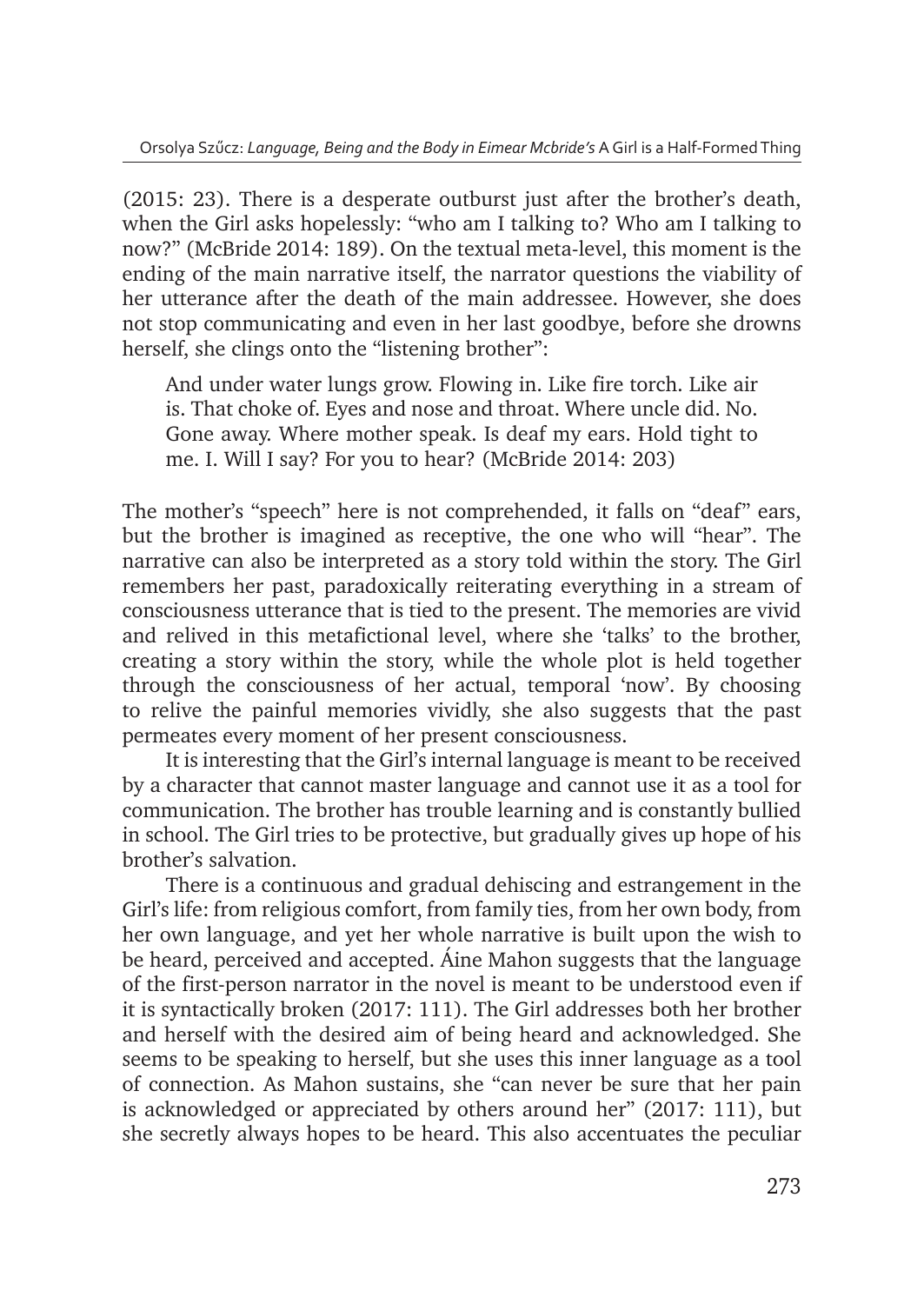character of language itself: though the narrative follows the inner, preverbal state of language, it still is − even in its most privatized moment − a tool condemned to be directed and understood by others. Even pain that is believed unutterable at times finds its ways through language to seek acknowledgment and sympathy from others.

It is not only the Girl's language that has seemingly lost its connective, communicative value. The other characters are also unable to express and utter their thoughts and emotions meaningfully. They all inhabit a world of estrangement: no functional relationships survive in this landscape. There is no authentic mother-daughter bond, although the Girl longs for it: "Is Mammy with you? Ah no of course. Ach she's not able. She said that alright before." (McBride 2014: 11). The mother is authoritative and she also carries the weight of generational hurt. When the grandfather visits, the dialogue transmitted through the Girl's first-person utterance is emptied of communicative elements. It is more the monologue of the grandfather who is not compassionate and who uses language to express her disappointment and blame: "And when I went to have that eye test you never called. (…) But sure what's the point. It's like talking to that brick wall." (McBride 2014: 15). This powerless and submissive mother is the only female role model available to the Girl. This general circumstance approximates to the image portrayed by sociologist Zygmunt Bauman of our contemporary European society, suffering because of moral insensitivity, "compassionless and heartless type of behavior (…) an indifferent posture manifested towards other people's trials and tribulations" (2013: 13). Bauman also questions the dynamic of "human togetherness" (2013: 13), of the human communities. Nevertheless, as it is shown in McBride's novel, everyone seeks to be heard, to be addressed, to be listened to, to be connected.

There are several types of social micro-communities captured in the novel: the family, the sibling cohesion, the mother-daughter-cohesion, the school, the church, the little town, and the culture as well. Thus, on a multilayered structure, it portrays different social groupings throughout an individual's life, making it a universal (her)story and a nation's microhistory. The Girl always refers to her parents from the plural of the "our,": "our mother, our father." Nevertheless, as a physical presence, it is only the mother who stays in their life; the father is the "empty space" (McBride 2014: 3). He leaves the family before the Girl's birth. The coined expression "our father" denotes both the paternal figure and the transcendental entity, God. The Girl's language keeps reiterating religious phraseology, ripping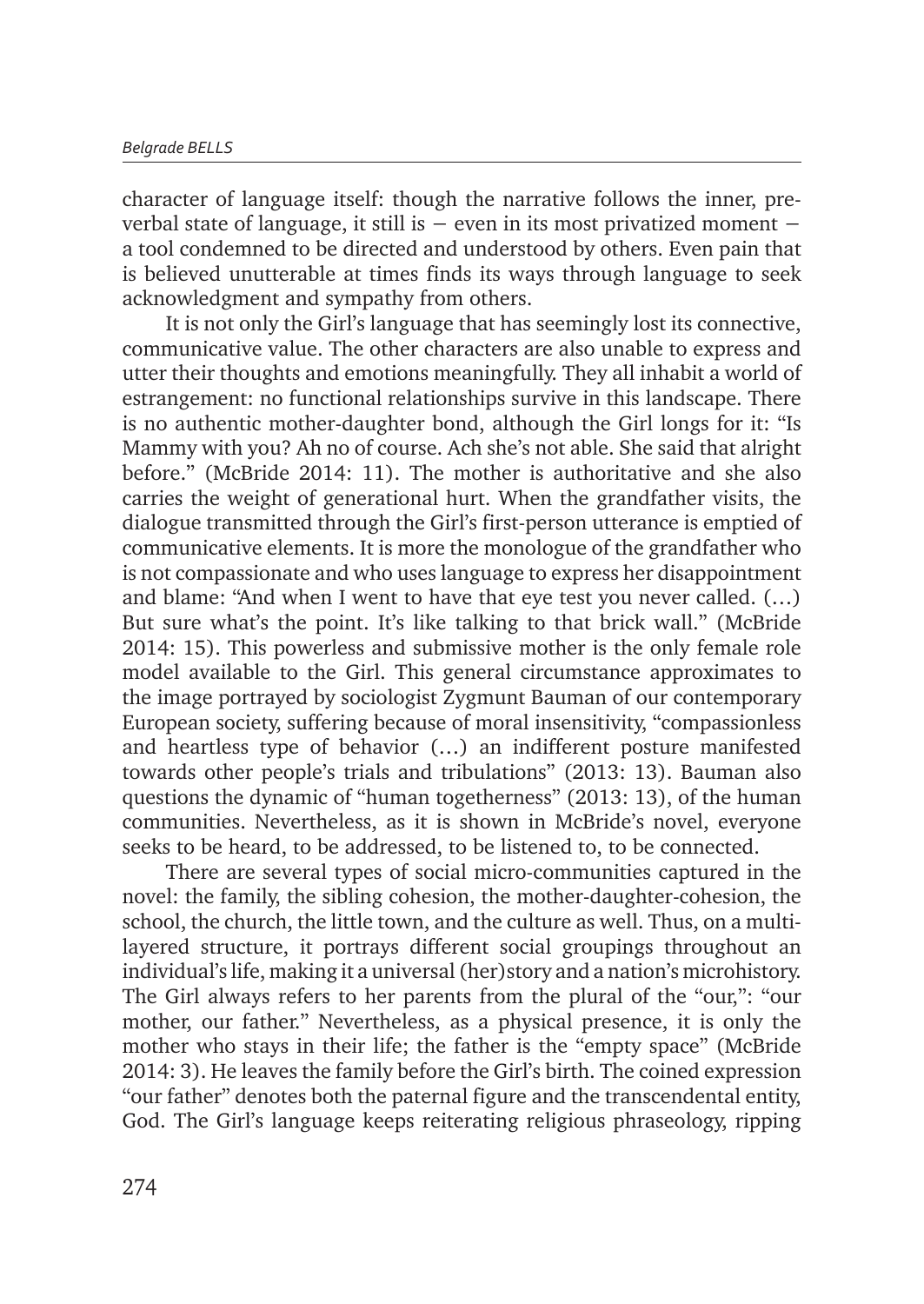words out from their context thus giving them new power. The prayers and sermon quotes should function as tools of deprecation and purification for her, but they become mere 'empty spaces' as well. The mother continually prays, and the Girl overhears it as early as from the womb: ""Gethsemane dear Lord hear our prayer our. Please. (…) Please God don't take. Our. Holy Mother of all, humbly we beseech thee." (McBride 2014: 4).

The Girl and her brother are taken to church regularly. One of the main prayer that is continuously overheard in the novel is "Our Father," its rhythmical mumbling lingers around the Girl's life. From the moment of her birth, she is promised this prayer: "For this grant of Nurse I will. Learning you Our Fathers art. And when you slept I lulled in joyful mysteries glorious until I kingdom come." (McBride 2014: 5).

It can be suggested that "Our Father" acts as a performative word in the religious context, being able to act and achieve divine presence by its pure utterance. For the Girl, there is no performative capacity behind it, only the lack of presence. She attends church and mass from a young age, but as it is revealed from later scenes, she does not find safety in the religious spirit. It is rather seen as a desperately needed, but eventually meaningless ingredient to her identity that could never offer real guidance.

It is very telling when the grandfather visits them (the Girl is already five) and quarrels with the mother about the lack of 'religiousness' of the kids. He argues that they don't know the prayers well enough:

And that child only made his communion a year ago and he can't even his Hail Mary. Have you no morals? I mean what kind of way is that to rear you son? (….) And look at that one. What way is that to rear a girl? Look at her. Forward rolls in a skirt. It's disgusting. It is perverted. (…) How's she supposed to be a child of Mary? (McBride 2014: 15-16)

The Catholic atmosphere of the novel is one of the indices that point towards an Irish context, but there is no direct reference to a place. The setting is blurred in its geographical specificity. Other suspected Irish 'elements' include: focus on a small, enclosed community (probably in the West of Ireland as some critics speculated [Fogarty, 2015]), the Catholic Church as an overarching presence in the lives of the characters, revealing the hypocrisies underlining it, conflictual family ties, absent father. Nonetheless, behind these Irish connotations there is a need to universalize: the main philosophical queries evoked and the existential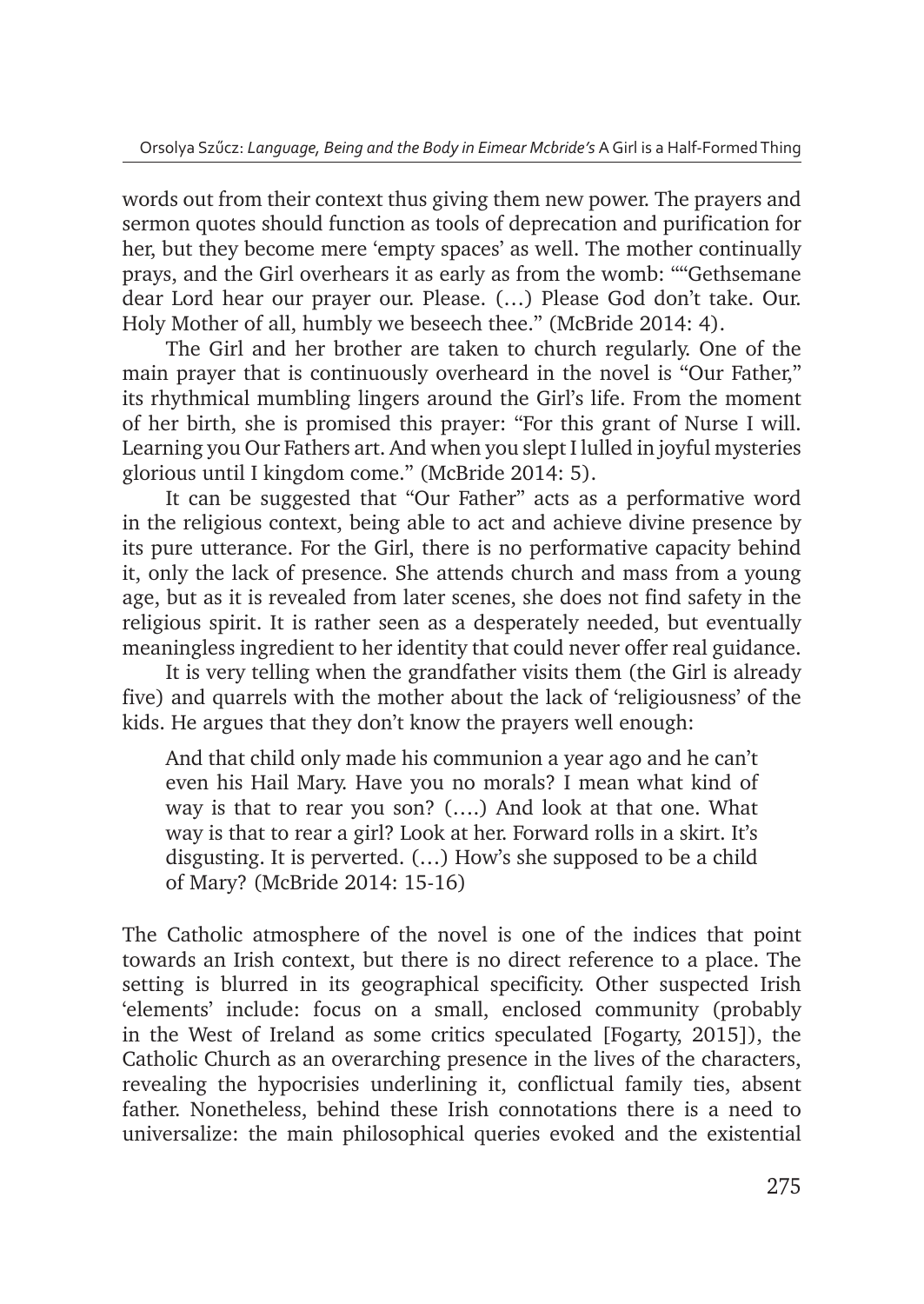struggle of the Girl is mainly a human one. The author admitted that there was an inescapable Irish perspective at work, but she also wanted every reader "to feel they were her and that what was happening to her and inside her was also happening within themselves" (McBride 2016). Regarding the theme of girlhood, Anne Fogarty argues that the novel's Bildungsroman quality is a form embedded in Irish tradition: "Narratives focusing on the child and adolescent are nothing new and have always featured centrally in the European novel and formed an especially vital and distinctive vein in Irish fiction." (Fogarty 2015: 13). She also sustains that this type of *Bildungsroman* is still viable, "paradoxically it survives as a mode, because many of its characteristics are inverted or suspended especially by modernist authors" (Fogarty 2015: 14). McBride's novel can thus be termed a modernist Irish *Bildungsroman* that focuses on the refusal of embracing social norms and a refusal to grow up. Refusal is a crucial element of the Girl's existence. It is not always a conscious denial, but rather incapacity. From the moment of her birth, she regrets the bodily separation from the mother. This can be seen as the acknowledgment that the reality of the world cannot offer her a graspable and livable presence:

A vinegar world I smelled. There now a girleen isn't she great. Bawling. Oh Ho. Now you're safe. But I saw less with these flesh eyes. Outside almost without sight. (…) Dividing from the sweet mother flesh that could not take me in again. (McBride 2014: 5)

She continually fails to inhabit this world and her body while striving to take control and ownership. This quest is further eschewed after the rape committed by her uncle. That particular event in the Girl's life is portrayed by her as something willed and rejected at the same time. This creates an ethical imbalance in the plot and a total loss of moral balance in the character's life. She wants to be in charge of her own sexuality with the paradoxical desire for the rape, but she also seeks the victim's role:

I am lying. I am not I am. By the cold rage in my white drip shirt. Caught me. Went about me tooth and claw that I wanted. Felt within the time has come. No Christ here in the kitchen floor. (…) Oh God. It hurts me take it out. (…) No. Take me down under. (…) I must be almost I am dying when he does it (…) My nail my nail. That's it. I've done to him. What's done in me. (McBride 2014: 57–58)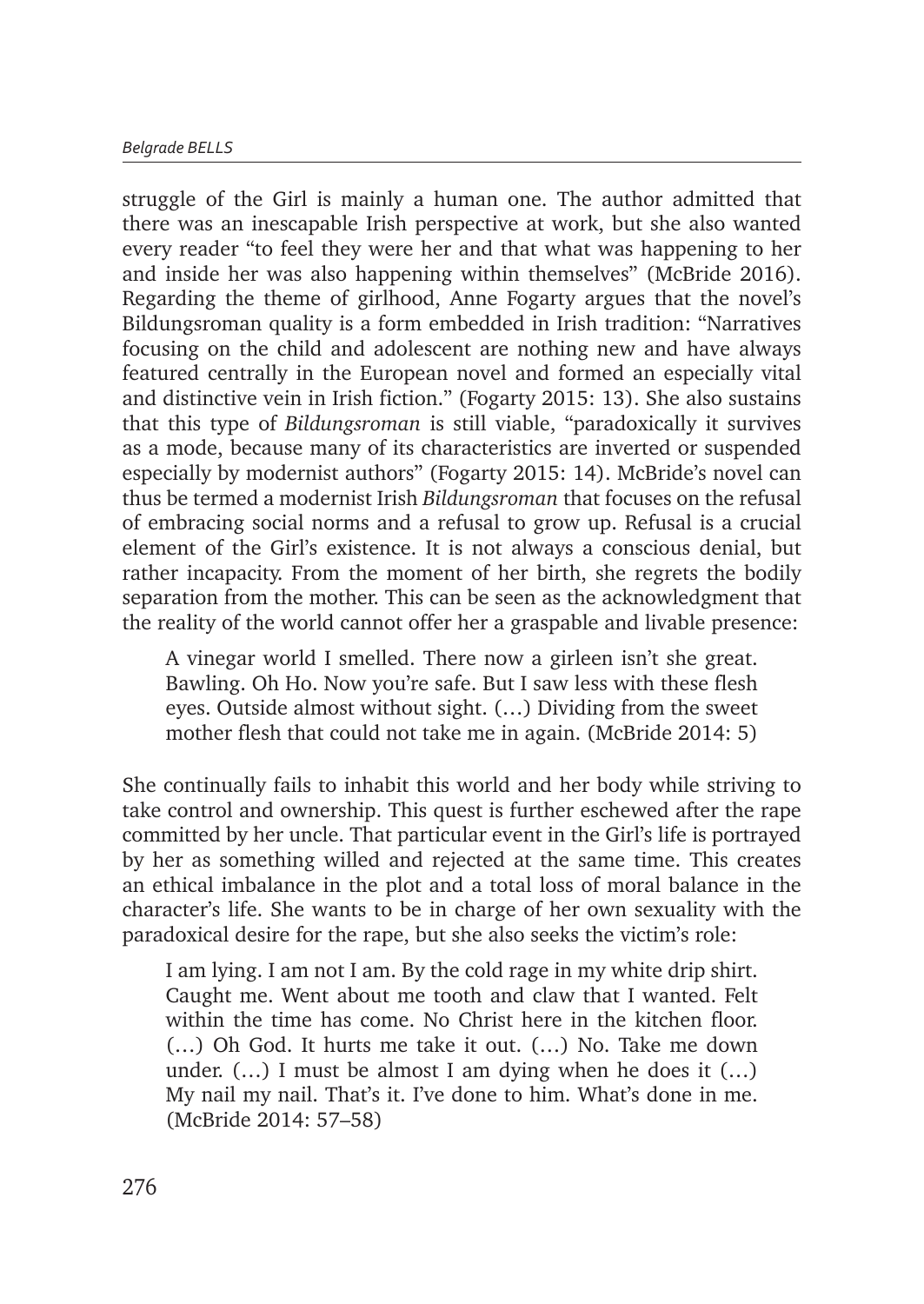The language describing the rape is the least articulate as if to suggest that when the experience is too strong, the body cannot utter it into comprehensive language. On the other hand, the impressionistic, terse sentences communicate far more authentically what she experiences physically than a more polished, controlled narration. This is also the moment of an inverted epiphany, she loses her body, her control and her own being in a way, "who turned the sound back on? (…) my eyes back" (McBride 2014: 59) a moment of total blindness and insanity "I am laughing all the way up the stairs." (McBride 2014: 59). She drags herself into the illusion that this was the moment of her rebirth, of the total possession of her body. Later on, she seeks to relive this moment by an "enraged and disaffected take on her sexual body" (Fogarty 2015: 23). She involves herself mercilessly in several sexual encounters throughout her school years. As a university student, she invites the uncle to her house, asking him to beat her while having sex with him. She implicitly craves the affection and motherly care that she lacked as a child. The abusive connection is the only meaningful one that she knows and by inviting the uncle she can also seemingly regain control while swirling deeper into self-loathe: "Well I'm here doing what you want. Put yourself on me then, in me. (…) Do whatever you want. The answer to every single question is Fuck. Save me from all this" (McBride 2014: 131). Even when horrible things are happening to her, she wants to regain agency: "Saying yes is the best of powers." (McBride 2014: 71). Anne Fogarty describes this as a constant "restaging of the primary scene that has defined not just her sexuality, but her vey Being" (2015: 23).

Jean Luc Nancy (2008) sustains that the character of human existence and knowledge is essentially embodied and not abstract. At the same time being means possession of this embodiment:

In truth "my body" indicates a possession, not a property. In other words, an appropriation without legitimation. I possess my body (it) however in its own turn possesses me: it pulls or holds me back, offends me, stops me, pushes me away. We're both possessed, a pair of demonic dancers. (Nancy 2008: 154)

All damage taken on the body is bared by the "I" too, who is the ultimate possessor and thus the body itself. The Girl can never separate herself from the body that she abuses and offers up for mistreatment. She is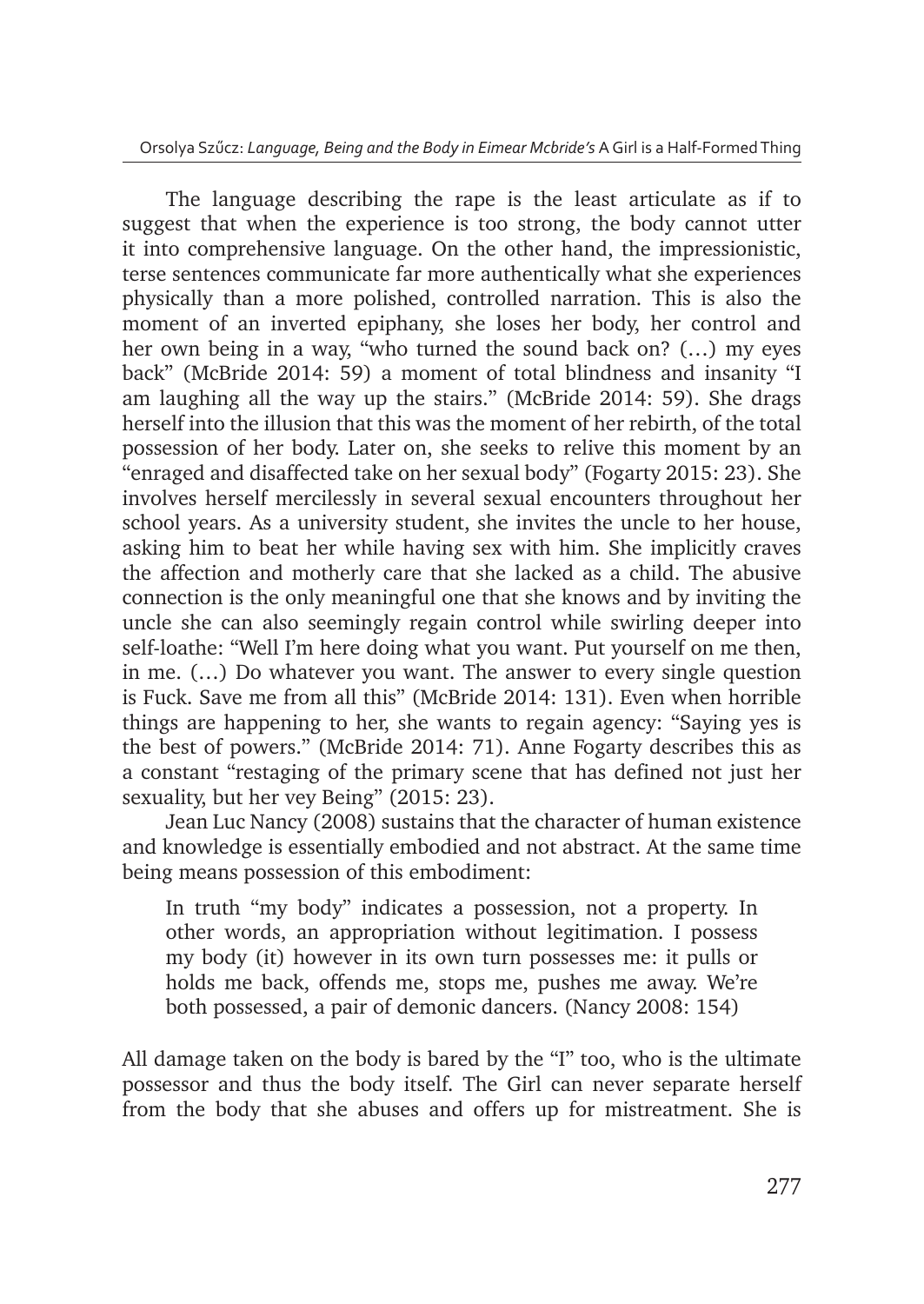seeking control and wishing for purity, pretending that she can cleanse and repossess.

With its symbolic subtitles the structure of the novel reflects this gradual loosening and invasion of the body/being. It is divided into five parts, all carrying a distinctive title. The first one is entitled 'Lambs', signals the purity and vulnerability of the body, freshly ripped of the mother's corpus. The second that contains the traumatic encounter with the uncle is: 'A Girl is a Half-formed Thing', as if signaling that there is no chance of a full formation, of a controlled presence from this moment onwards. The body becomes a tool that cannot be possessed by the "I": it is continuously claimed by other bodies, and it is invaded and taken over. The focalized viewpoint changes in this part to a narrator who lives the illusion of being in the locus of presence and possession, while remaining only a failed and damaged outsider. It is also important to note the significant cover of the novel that pictures an apple. This could suggest the connection to the biblical storyline of Adam and Eve, and the woman as being "half-formed" from her very existence, as being formed from the rib of Adam. It also points to the woman as the bearer and initiator of the first sin. The image of womanhood is thus that of a space of sin, as something built upon a rupture of totality.

On the other hand, the novel doesn't portray men as innocent accomplice. One reviewer states that "the men are completely depicted in negative ways" (Wisker 2015: 66) in this plot. Patriarchy lurches at the core of the Girl's family: the father is absent, the grandfather is a tyrant who dominates and accuses, and the uncle is a seductive aggressor. At the funeral of the grandfather, the Girl volunteers to guard the corpse throughout the night and in that strange encounter, she feels in control, she is the possessor: "So Granda. I don't talk to the dead. So now. That's strange to see him here. Dead. I could give him a kick if I liked. But it is not worth the hassle now. I could undo his flies for shame. (…) Poke him. Squeeze out an eye. I'd lift it but. No. Better not to touch." (McBride 2014: 101).

The only woman who seemingly escapes the tyranny of men in this family is the Girl. The religious hypocrisies that restricted all of the other women in her family have no power over her. However, in the end, she also fails to cleanse herself of this patriarchal tradition and eventually chooses suicide. In this perspective, the "half-formed" aspect of womanhood portrayed here is not a given one, but an artificially sustained one. The Girl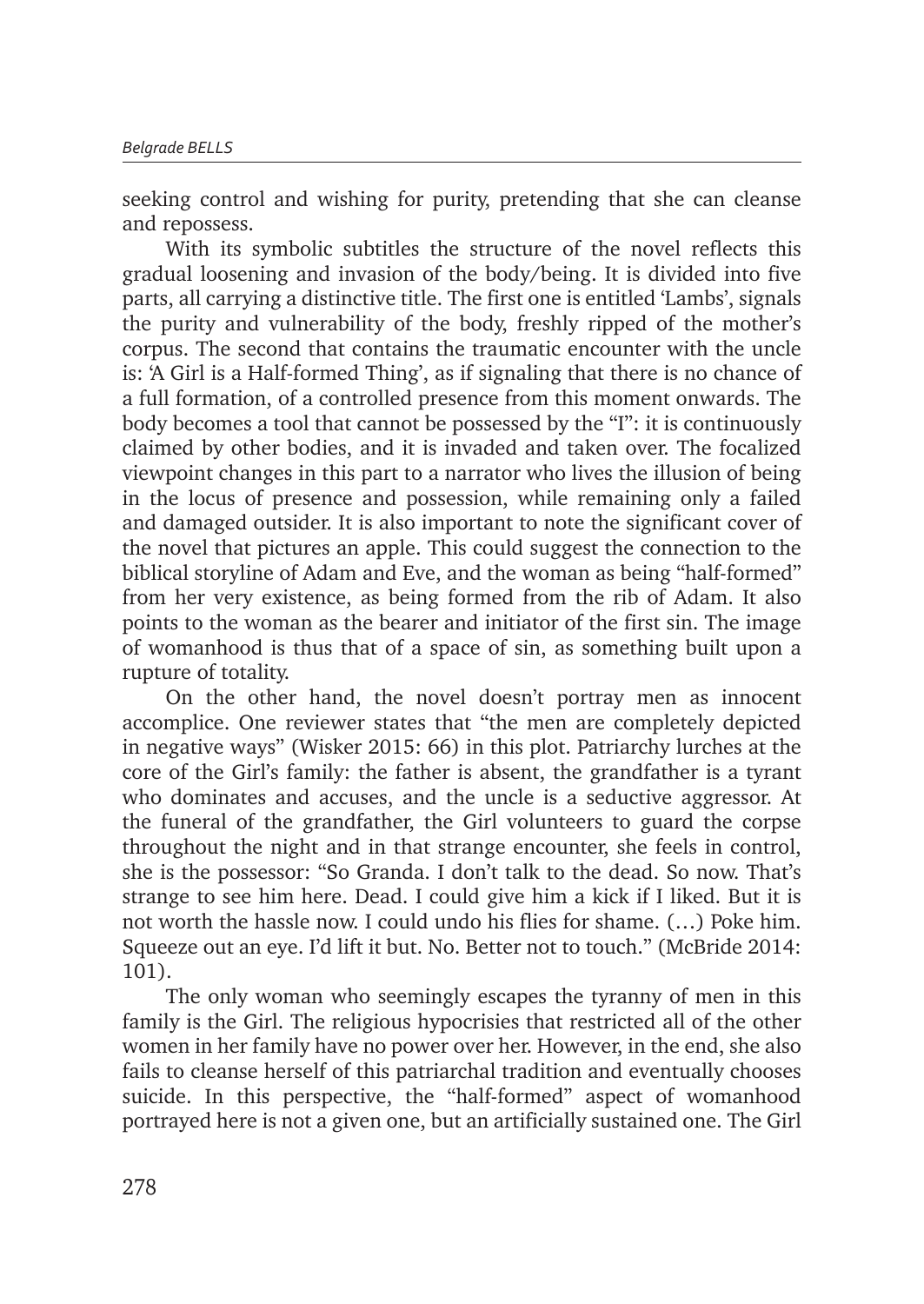remains a half-formed thing because the restrictions of the community and the patriarchal religious society do not allow her to have a "fully formed existence".

The only masculine character in the novel that is not described as an invader of woman space is the brother. As the alter-ego of the narrator, the other half, he is himself also "half-formed". The Girl struggles to grasp her body and through it to control her existence, whereas the brother is blocked of this possibility from the beginning. He is condemned to live in a body that doesn't allow possession. Being terminally ill means that his body allows him less and less control of life: "I touch your hands. I know they are going wrong. They're not doing all what they should ever should. Your eyes. Turned back." (McBride 2014: 166).

#### 4. Being, language, and narrative

Derrida (1997) argues that language is a constant game of exchanges, all of which leave traces endlessly, but none can be pinned down. As such, it cannot be enclosed in a structure heading for either transcendence or any final signifier. Derrida questions the concept of 'direction' itself − there cannot be a forward or backward movement in language that is suspended in a presence-present of de-reconstructed connections (1997: 35-37). He consciously takes away the notion of control by revealing the motion behind each sign and showing language as a space, a locus that allows the constant interchange of signifiers (Derrida 1997). It can be suggested that the right to control and the need for being to be present cannot be denied. The illusion of presence, of a certain control is an almost anthropological necessity. When one uses writing and language there has to be an allowance of assertion. Despite the knowledge that there is no final center or logos, there has to be a decision of an accepted presence, and a grasping of illusory control.

Consistently staying in the fragmented first-person position and a continuous present, McBride's novel allows the reader greater power to assert his/her presence in the fictional world. Through its body-tied language the novel directly admits its readers into the Girl's space of being. It can be suggested that the over usage of the first-person pronoun 'I 'strengthens this ownership taking both for the readers as well as on a metalevel for the protagonist. Through the process of uttering her thoughts and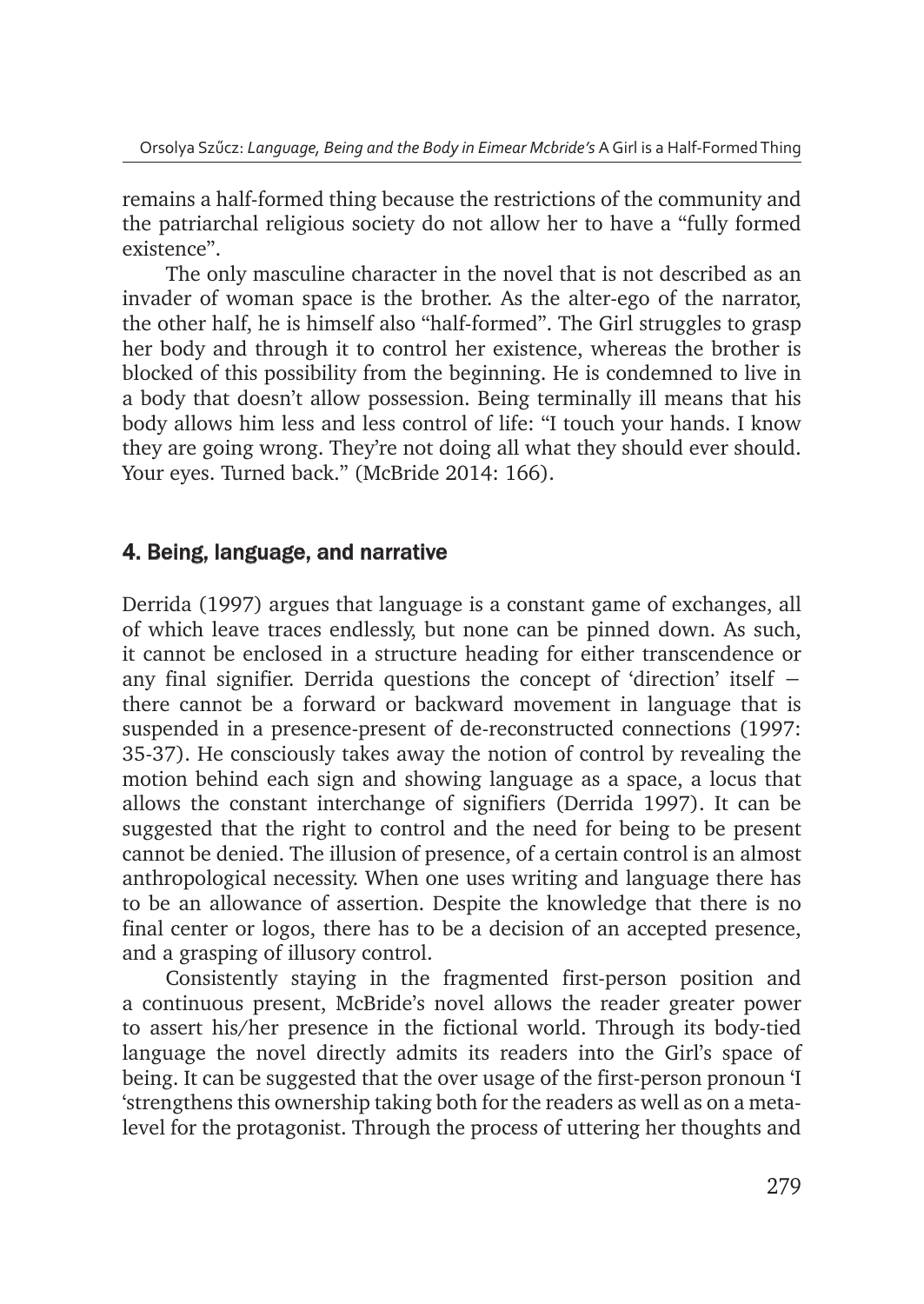feelings, the Girl opens up her own body space to relive and examine her life. Using the 'I' repeatedly allows her temporary control over this process. She sometimes self-interrogates this body, looking for tools to inhabit it meaningfully: "Where. I. Hello. Hello. Is he are you there? Ssssss. There? I'm only here in my bones and flesh. Now you've gone away" (McBride 2014: 198). At times it seems that she is trying to get rid of her body. She is seeking to suspend her embodied being by imagining that her true self is a guest in the body that is being abused: "I learned to turn it off, the world that was not my own. Stop up ears and everything" (McBride 2014: 61). There is no escape from the corporeal though, the Girl cannot escape her space of being, unless she confronts death. The readers have more freedom: 'occupying' the body-space of the Girl through reading is a temporary cognitive exercise.

Heidegger (1996: 1) contends that there is no clear direction in language and meaning-construction, yet there is a finality determined as "Being", the ultimate end/signifier that cannot even be addressed with the classical tools of definition. He describes how being became "the most universal and emptiest concept. As such, it resists any attempt of definition. Nor does this universal and thus indefinable concept need any definition." (Heidegger 1996: 2). The possibility of 'being' has to be granted to the human in order to grasp presence and existence. Heidegger (1996) claims that being can be understood and grasped by *Dasein,* by an asserted presence conscious of its own end. This also means that being as an end signifier is intelligible for and from the standpoint of *Dasein,* which is a dynamic experience of living. This *Dasein* is a temporary possession of presence heading towards death. Heidegger doesn't name it human or individual, it is a meaningful existence in the world capable of understanding being. It is suggested though, that humans need presence, even if it is only temporary, conscious of its own end. There is an almost anthropological need for this in our everyday interactions and existence. It is also essential to step into the locus of a seemingly fixed 'being' when reading texts of literature. Even Derrida confirms later on that literature is a play of presence and absence, "a reappropriation of presence" (1997: 144), which is also effaced continuously by every new reader of the text.

Eimear McBride's novel uses a language that can sustain this game of reiterated presence and absence to its maxim capacity. With every reader, there is a new presence and assertion created, thus the flux is maintained. At the same time, since it is a language experimenting with the pre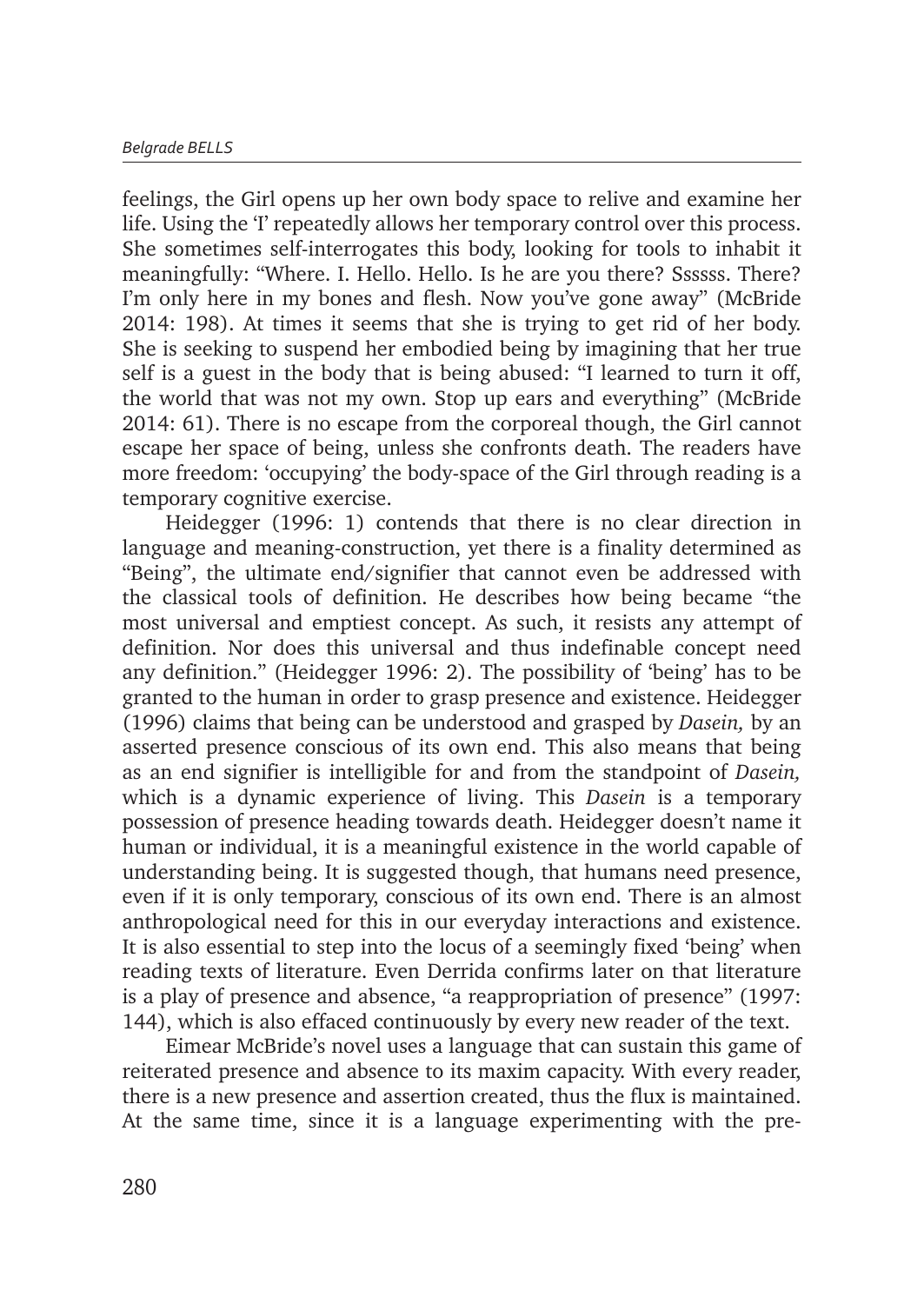verbal utterance, it is closely linked to the body. The Girl's body bears the experiences that manifest themselves through the narrative's gut-reaction type language. McBride creates a written text that doesn't distance itself from the body. By focusing on the experience itself, it bears the signs of the body and its reactions. It also experiments with the readers' capacity of illusory and temporary presence and possession of both a language and a body. The novel locates the reader in this position on an experimental written sign-reading level, paradoxically showing that it also remains irrevocably removed from the experience.

#### 5. Irish specificity or transnational togetherness?

When asked about how her Irishness features in her novels McBride stated that she does not feel the need to define that aspect as something necessarily distinct: "I'd like to set up my stall as a European writer." (Collard 2014). At the same time the spatial coordinates and certain specific topics point to an Irish context. Authenticity works on a double level in the novel, on the one hand, by connecting to an Irish reality, but at the same time by connecting to universal human experiences. This Girl is a symbolic embodiment of essentially human traumas and her story stands as a frighteningly powerful depiction of contemporary society.

Literary critic, Pieter Vermeulen (2009) points to the power of literary work to create and dismantle a community. He compares and contrasts Benedict Anderson's *Imagined Communities* (1983) with Jean Luc Nancy's *The Inoperative Community* (1986), trying to deduce what kind of community literature can sustain. While as he shows, Anderson argues that literature creates and enforces a collective identity and cohesion of a culture/community, Jean Luc Nancy "locates the sense of community not in a given substance or a specific essence (race, language, community) shared by the members of the community, but instead paradoxically in a removal at the heart of proximity and intimacy" (Vermeulen 2009: 96). Vermeulen suggests that literature can do both: "The experience of literature is not an experience of simultaneity and homogeneity, but rather of an interruption of self-presence. This illustrates literature's paradoxical capacity to give a definite shape to our removal from the finitude of the other" (Vermeulen 2009: 110).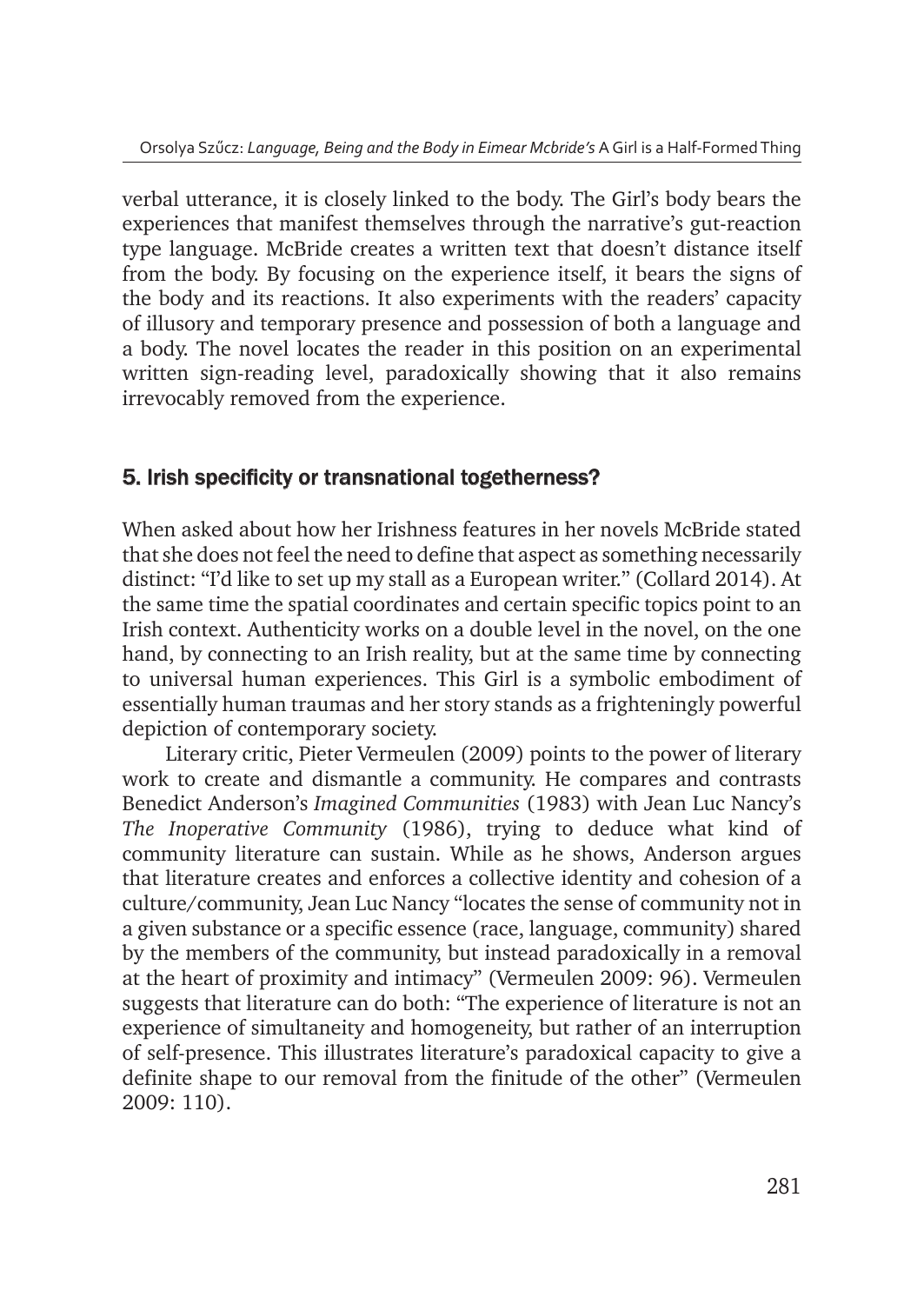Eimear McBride's narrative grasps this dual capacity to its finest, while being 'a neomodernist Irish account of girlhood and history' it both diminishes that identity and community, by stretching the experience to a universal togetherness and presence. It operates a complex system of cultural, narrative, stylistic and linguistic layers. It is a novel that is a product of Celtic-Tiger Ireland, reflecting the need for change and reevaluation of past hypocrisies. The Girl's traumas and her sense of isolation reflect generational societal burdens that at the end force this protagonist to choose death as the only 'livable' alternative. At the same time, being published in the dynamic Post-Celtic Tiger era, it also stands as an expression of the newly found visibility and strength of female writers. The protagonist is an embodiment of the critique of neoliberal hopes. The Girl of the plot is in a crisis of identity, being involved in a very contemporary quest of finding her place in the material world. The narrative's language is innovative and experimental, applying to all the senses and operating on a reader-challenging rhythm. It constructs exciting new means for the reader to experience the process of reading itself from a body-tied, corporeal position. The roots of this language are nonetheless found in modernist, Joycean styles, questioning and opening up the layers of conscious and subconscious thoughts. This shows that the sharp dichotomies that seek to delineate old and new, traditional and innovative are often built on false distinctions. *A Girl is a Half-formed Thing* (2014) escapes being put into any restrictive niche. McBride invents a form that questions fixities while providing a new authentic mode of understanding trauma, abuse, the disconnectedness of our contemporary communities and the process of reading itself.

#### **References**

- Bauman, Z. and L. Donskis (2013). *Moral Blindness. The Loss of Sensitivity in Liquid*. *Modernity.* Cambridge: Polity Press, Cambridge.
- Bracken, C. and T. Mahajan-Harney (2017). A Continuum of Irish Women's Writing: Reflections on the Post-Celtic Tiger Era. *Lit: Literature Interpretation Theory*, Vol. 28:1, 1-12. (20 June 2020) <https://doi.or g/10.1080/10436928.2017.1275382>.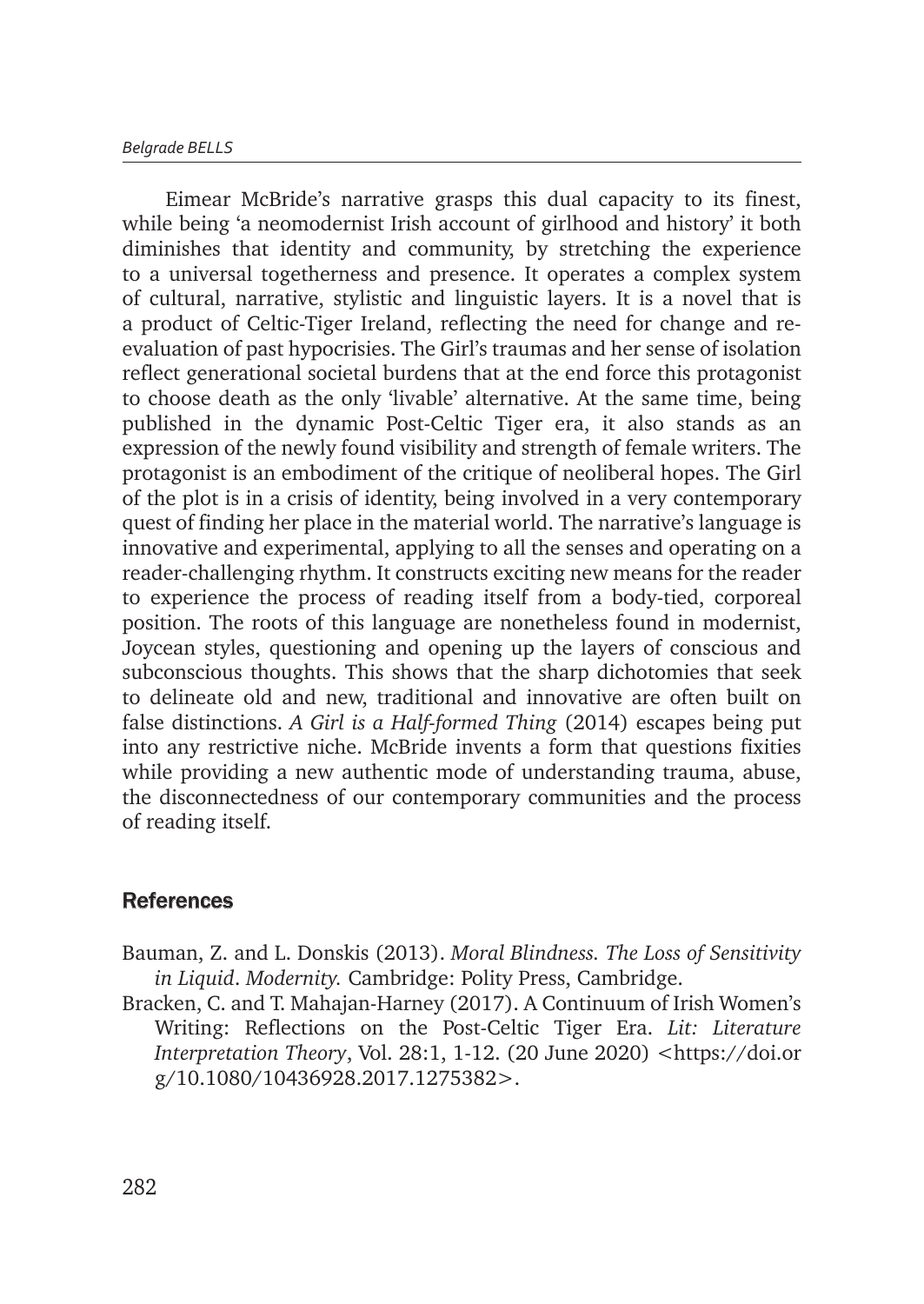Orsolya Szűcz: *Language, Being and the Body in Eimear Mcbride's* A Girl is a Half-Formed Thing

- Cahill, S. (2017). A Girl Is a Half-formed Thing?: Girlhood, Trauma, and Resistance in Post-Tiger Irish Literature. *Lit: Literature Interpretation Theory,* Vol. 28, No. 2, 153-171.
- Cochrane, K. (2014). Eimear McBride: 'There Are Serious Readers Who Want To Be Challenged'. *The Guardian*. (29 January 2020) <https:// www.theguardian.com/books/2014/jun/05/eimear-mcbride-seriousreaders-challenged-baileys-womens-prize>.
- Collard, D. (2014). Interview with Eimear McBride. *The White Review.* (20 June 2020) <http://www.thewhitereview.org/interviews/interviewwith-eimear-mcbride/>.
- Derrida, J. ([1976] 1997). *Of Grammatology* (trans. G. Spivak). London: John Hopkins University Press.
- Enright, A. (2013). A Girl is a Half-Formed Thing Review. *The Guardian.*  (29 January 2020) <https://www.theguardian.com/books/2013/ sep/20/girl-half-formed-thing-review>.
- Fogarty, A. (2015). 'It was like a baby crying': Representations of the Child in Contemporary Irish Fiction. *Journal of Irish Studies,* Vol. 30, 13-26.
- Fogarty, A. (2016). 'A World of Hotels and Gaols': Women Novelists and the Spaces of Irish Modernism 1930-32. In: P. Reynolds (ed.), *Modernist Afterlives in Irish Literature and Culture*, London: Anthem Press, 11-22.
- Friedman, S. (2006). Periodizing Modernism: Postcolonial Modernities and Space/Time Borders of Modernist Studies. *Modernism/Modernity*, 13.3., 425-43.
- Gazzaniga, S.M. ([2012] 2016). *Who's in Charge? Free Will and the Science of the Brain.* London: Robinson.
- Gorra, M. (2016). Eimear McBride's Toolkit. *The Times Literary Supplement.* (29 January 2020) <www.the-tls.co.uk/articles/private/bodies-ofevidence-2/>.
- Heidegger, M. ([1953] 1996). B*eing and Time.* (trans. J. Stambaugh). New York: Stae University of New York Press.
- Jordan, J. (2015). A New Irish Literary Boom: The Post-Crash of Irish Literary Fiction. *The Guardian,* 17 October. (29 June 2020) <https:// www.theguardian.com/books/2015/oct/17/new-irish-literary-boompost-crash-stars-fiction>.
- Kellaway, K.(2016). Writing Is Painful, but It Is the Closest You Can Get to Joy. *The Guardian.* (29 June 2020) <https://www.theguardian. com/books/2016/aug/28/eimer-mcbride-interview-lesser-bohemianswriting-never-stops-being-painful>.